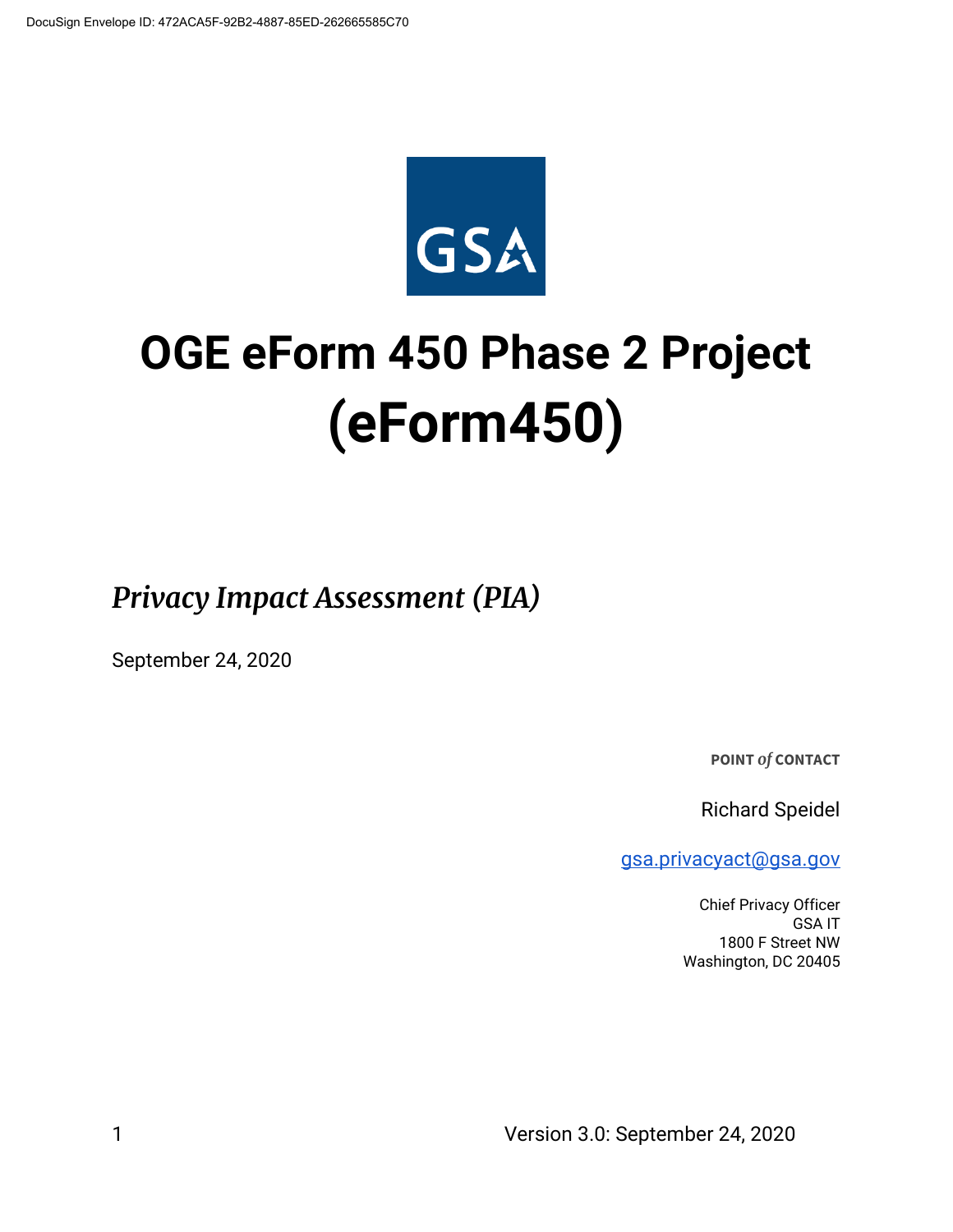## **Instructions for GSA employees and contractors:**

This template is designed to help GSA employees and contractors comply with the [E-](https://www.justice.gov/opcl/e-government-act-2002)[Government Act of 2002, Section 208.](https://www.justice.gov/opcl/e-government-act-2002) GSA conducts privacy impact assessments (PIAs) for electronic information systems and collections in accordance with [CIO](https://insite.gsa.gov/directives-library/developing-and-maintaining-privacy-threshold-assessments-privacy-impact-assessments-privacy-act-notices-and-system-of-records-notices-18783-cio)  [1878.3 Developing and Maintaining Privacy Threshold Assessments, Privacy Impact](https://insite.gsa.gov/directives-library/developing-and-maintaining-privacy-threshold-assessments-privacy-impact-assessments-privacy-act-notices-and-system-of-records-notices-18783-cio)  [Assessments, Privacy Act Notices, and System of Records Notices.](https://insite.gsa.gov/directives-library/developing-and-maintaining-privacy-threshold-assessments-privacy-impact-assessments-privacy-act-notices-and-system-of-records-notices-18783-cio) The template is designed to align with GSA business processes and can cover all of the systems, applications, or projects logically necessary to conduct that business.

The document is designed to guide GSA Program Managers, System Owners, System Manag[e](https://insite.gsa.gov/cdnstatic/insite/Managing_Enterprise_Risk_%5BCIO_IT_Security_06-30_Rev_14%5D_02-01-2019.pdf)rs, and Developers as they assess potential privacy risks during the early stages [of development and throughout the system, application, or project's life cycle](https://insite.gsa.gov/cdnstatic/insite/Managing_Enterprise_Risk_%5BCIO_IT_Security_06-30_Rev_14%5D_02-01-2019.pdf).

The completed PIA shows how GSA builds privacy protections into technology from the start. Completed PIAs are available to the public at [gsa.gov/pia.](https://www.gsa.gov/reference/gsa-privacy-program/privacy-impact-assessments-pia)

Each section of the template begins with a statement of GSA's commitment to the Fair Information Practice Principles (FIPPs), a set of eight precepts that are codified in the [Privacy Act of 1974.](https://www.justice.gov/opcl/policy-objectives)

**Please complete all sections in italicized brackets and then delete the bracketed guidance, leaving only your response.** Please note the instructions, signatory page, and document revision history table will be removed prior to posting the final PIA to GSA's website. **Please send any completed PIAs or questions to gsa.privacyact@gsa.gov.**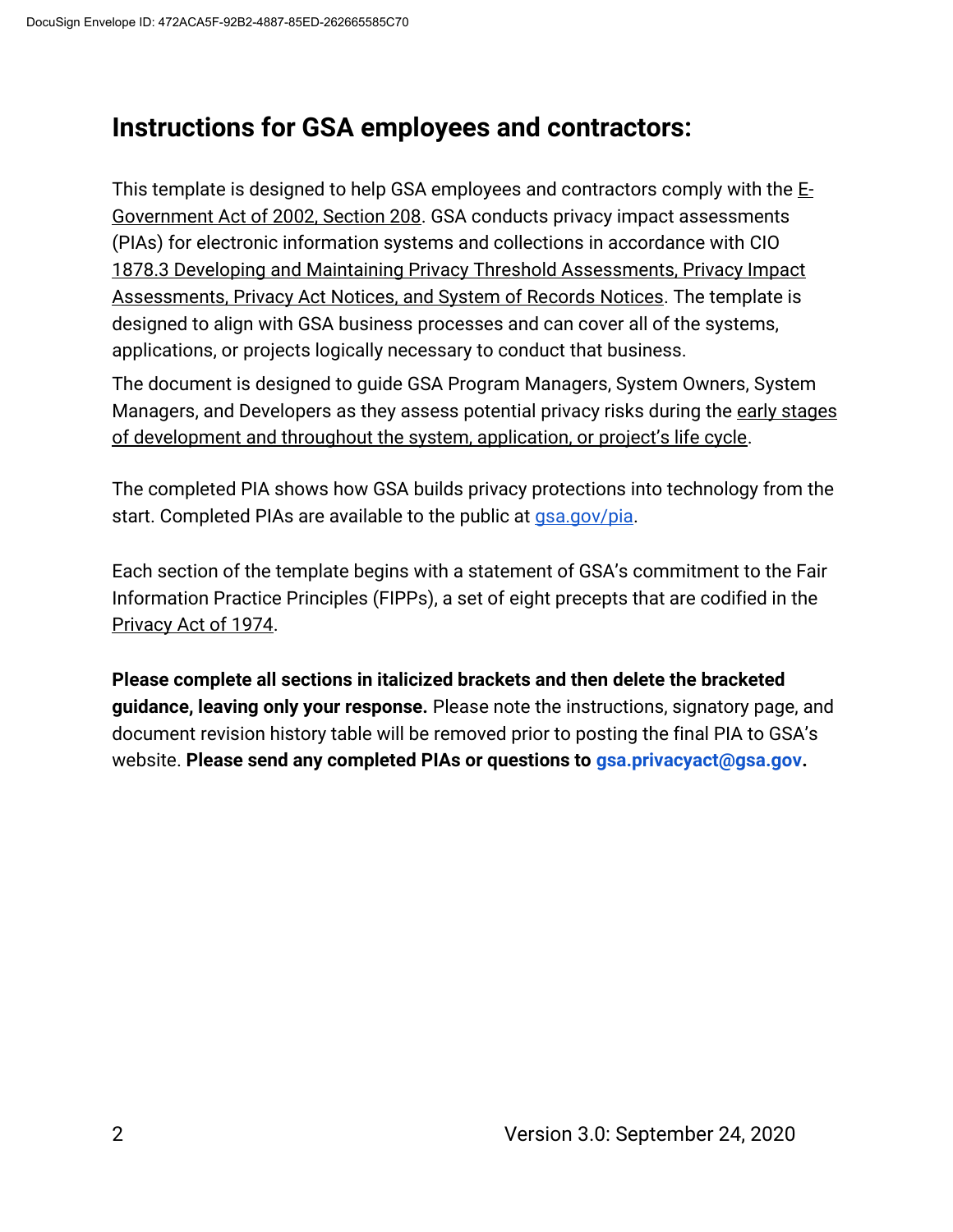# **Stakeholders**

Name of Information System Security Manager (ISSM):

● Nathaniel Ciano

Name of Program Manager/System Owner:

● Linda Espejo

# **Signature Page**

Signed:

DocuSigned by:

Nathaniel Ciano **\_\_\_\_\_\_\_\_\_\_\_\_\_\_\_\_\_\_\_\_\_\_\_\_\_\_\_\_\_\_\_\_\_\_\_\_\_\_**

Information System Security Manager (ISSM)

DocuSianed by: **\_\_\_\_\_\_\_\_\_\_\_\_\_\_\_\_\_\_\_\_\_\_\_\_\_\_\_\_\_\_\_\_\_\_\_\_\_\_**

Program Manager/System Owner

-DocuSigned by: **\_\_\_\_\_\_\_\_\_\_\_\_\_\_\_\_\_\_\_\_\_\_\_\_\_\_\_\_\_\_\_\_\_\_\_\_\_\_**

Chief Privacy Officer (CPO) - Under the direction of the Senior Agency Official for Privacy (SAOP), the CPO is responsible for evaluating the PIA and ensuring the program manager/system owner has provided complete privacy-related information.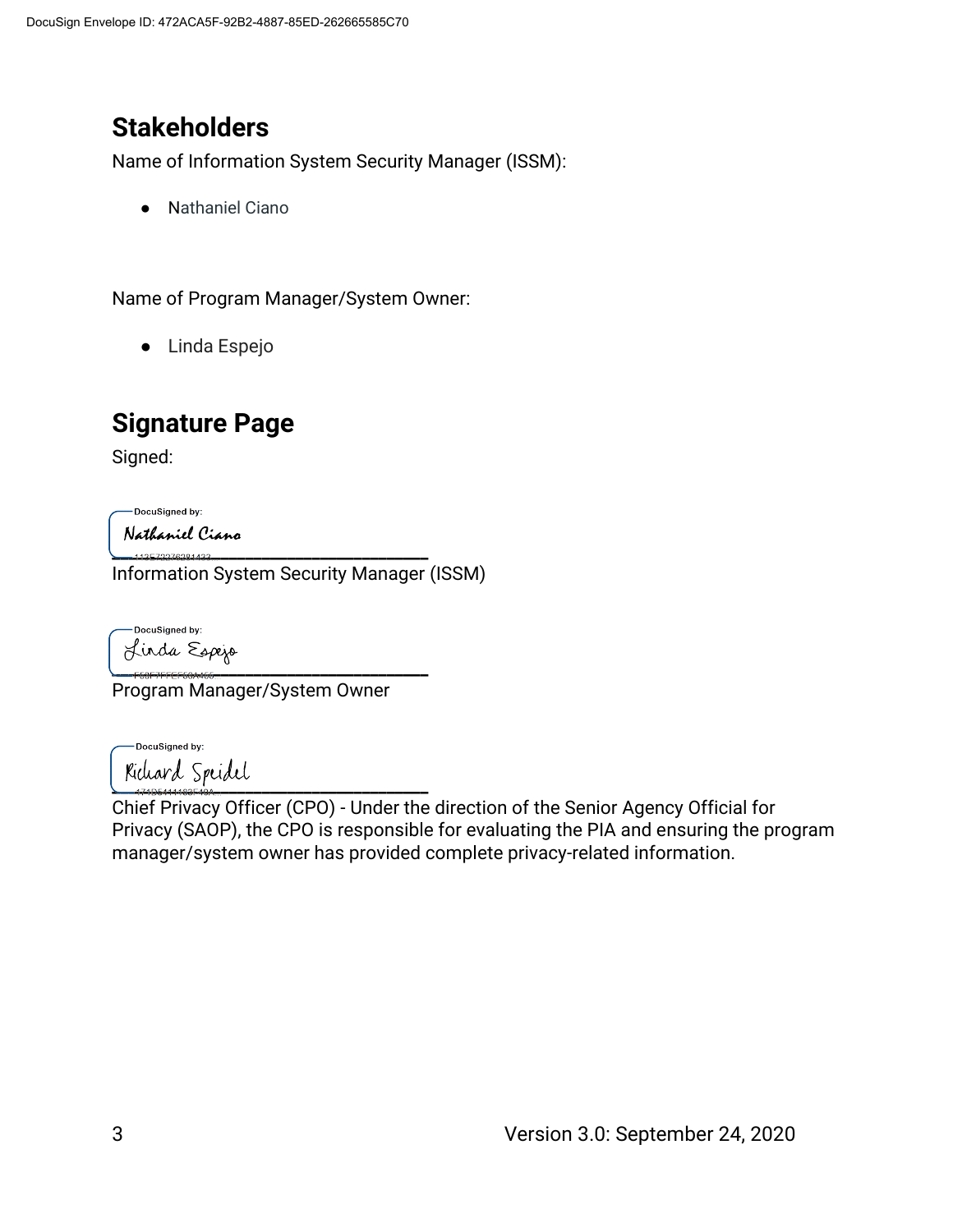# **Document Revision History**

| <b>Date</b> | <b>Description</b>                                   | <b>Version of</b><br><b>Template</b> |
|-------------|------------------------------------------------------|--------------------------------------|
| 06/08/2020  | Initial Draft of OGE eForm 450 Project PIA<br>Update | 1.0                                  |
| 9/21/2020   | Updated ISSM and document formatting                 | 2.0                                  |
| 9/24/2020   | Addressed Privacy Officer's Comments                 | 3.0                                  |
|             |                                                      |                                      |
|             |                                                      |                                      |
|             |                                                      |                                      |
|             |                                                      |                                      |
|             |                                                      |                                      |
|             |                                                      |                                      |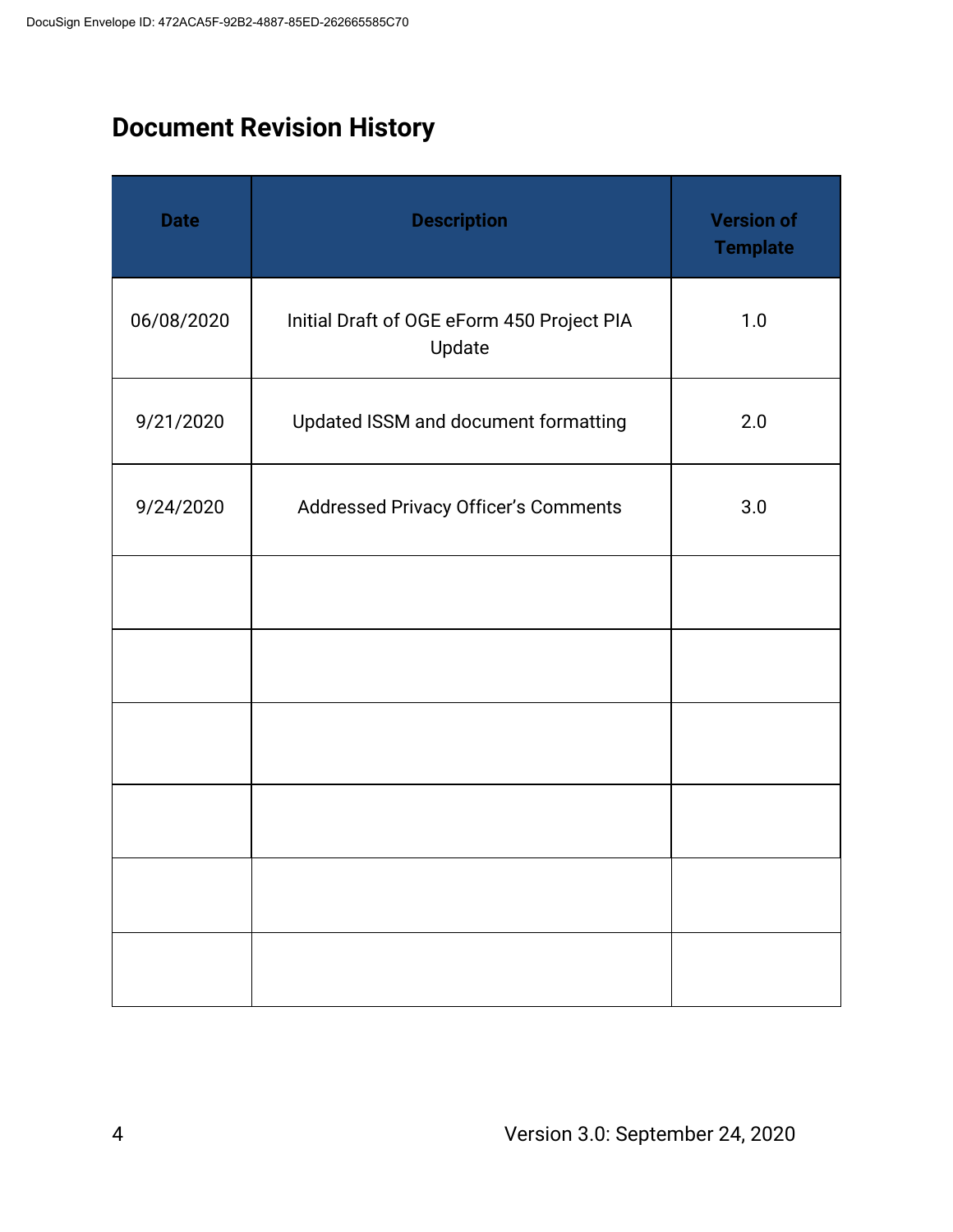# **Table of contents**

#### **SECTION 1.0 PURPOSE OF COLLECTION**

1.1 What legal authority and/or agreements allow GSA to collect, maintain, use, or disseminate the information?

1.2 Is the information searchable by a personal identifier, for example a name or Social Security number? If so, what Privacy Act System of Records Notice(s) applies to the information being collected?

1.3 Has an information collection request (ICR) been submitted to or approved by the Office of Management and Budget (OMB)? If yes, provide the relevant names, OMB control numbers and expiration dates.

1.4 What is the records retention schedule for the information system(s)? Explain how long and for what reason the information is kept.

#### **SECTION 2.0 OPENNESS AND TRANSPARENCY**

2.1 Will individuals be given notice before to the collection, maintenance, use or dissemination and/or sharing of personal information about them? If not, please explain.

#### **SECTION 3.0 DATA MINIMIZATION**

3.1 Why is the collection and use of the PII necessary to the project or system?

3.2 Will the system create or aggregate new data about the individual? If so, how will this data be maintained and used?

3.3 What controls exist to protect the consolidated data and prevent unauthorized access?

3.4 Will the system monitor members of the public, GSA employees, or contractors?

3.5 What kinds of report(s) can be produced on individuals?

3.6 Will the data included in any report(s) be de-identified? If so, how will GSA aggregate or de-identify the data?

#### **SECTION 4.0 LIMITS ON USES AND SHARING OF INFORMATION**

4.1 Is the information in the system, application, or project limited to only the information that is needed to carry out the purpose of the collection, maintenance, use, or dissemination?

4.2 Will GSA share any of the information with other individuals, Federal and/or state agencies, or private sector organizations? If so, how will GSA share the information?

4.3 Is the information collected directly from the individual or is it taken from another source? If so, what is the other source(s)?

4.4 Will the system, application, or project interact with other systems, either within GSA or outside of GSA? If so, what other system(s), application(s) or project(s)? If so, how? If so, is a formal agreement(s) in place?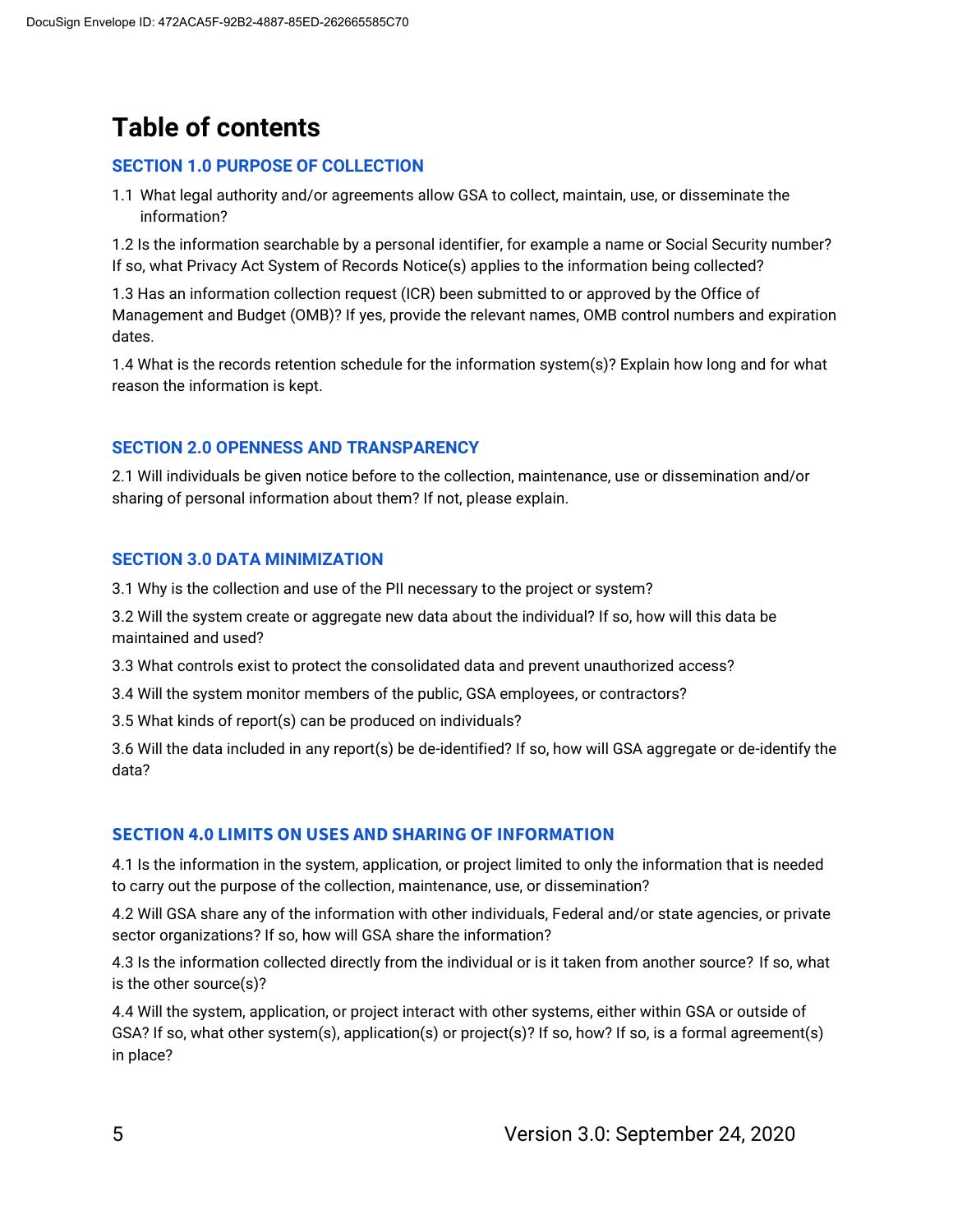#### **SECTION 5.0 DATA QUALITY AND INTEGRITY**

5.1 How will GSA verify the information collection, maintenance, use, or dissemination for accuracy and completeness?

#### **SECTION 6.0 SECURITY**

6.1 Who or what will have access to the data in the project? What is the authorization process for access to the project?

6.2 Has GSA completed a system security plan (SSP) for the information system(s) supporting the project?

6.3 How will the system be secured from a physical, technical, and managerial perspective?

6.4 Are there mechanisms in place to identify and respond to suspected or confirmed security incidents and breaches of PII? If so, what are they?

#### **SECTION 7.0 INDIVIDUAL PARTICIPATION**

7.1 What opportunities do individuals have to consent or decline to provide information? Can they opt-in or opt-out? If there are no opportunities to consent, decline, opt in, or opt out, please explain.

7.2 What procedures allow individuals to access their information?

7.3 Can individuals amend information about themselves in the system? If so, how?

#### **SECTION 8.0 AWARENESS AND TRAINING**

8.1 Describe what privacy training is provided to users, either generally or specifically relevant to the project.

#### **SECTION 9.0 ACCOUNTABILITY AND AUDITING**

9.1 How does the system owner ensure that the information is being used only according to the stated practices in this PIA?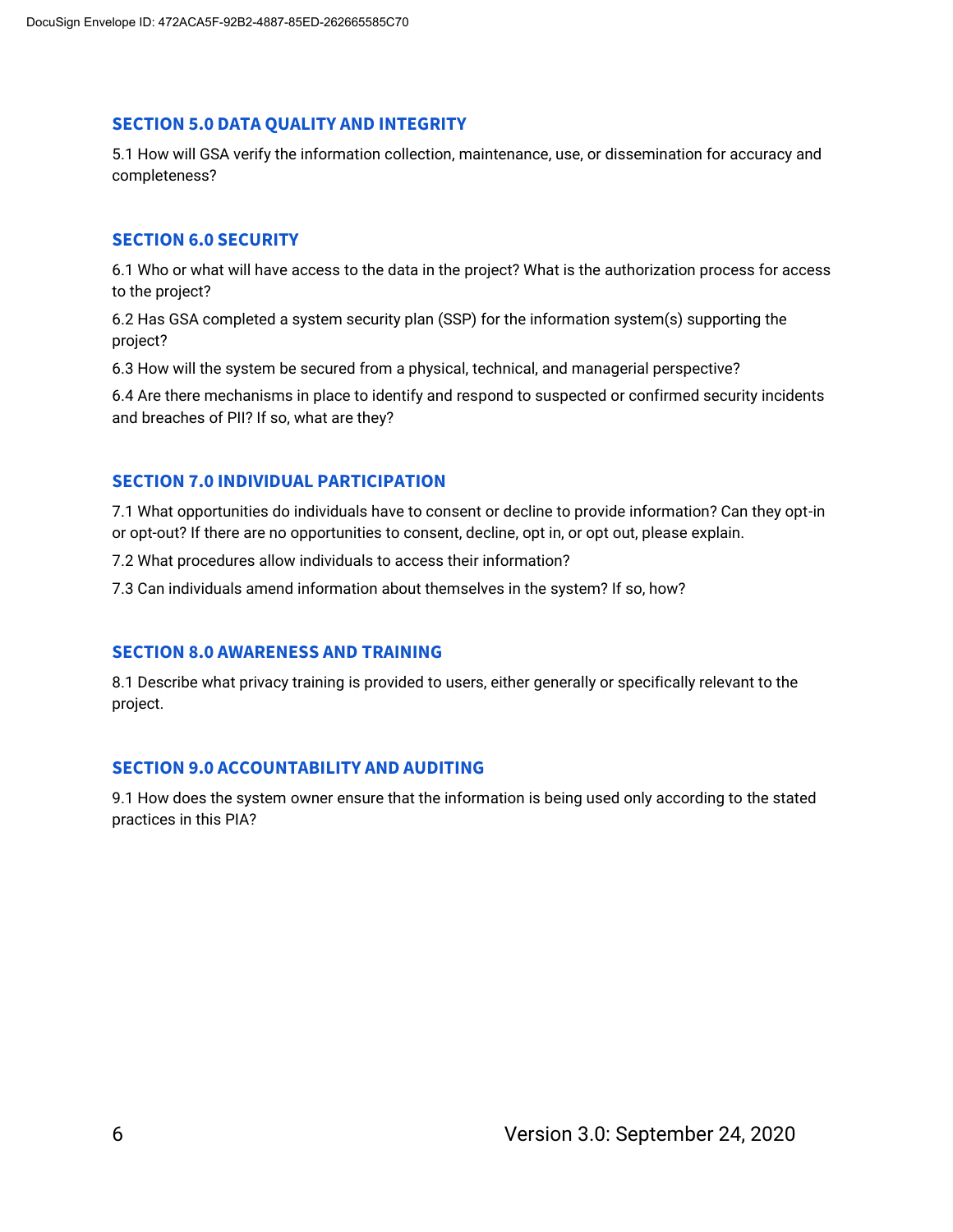#### **Document purpose**

This document contains important details about OGE eForm 450 Phase 2 Project (eForm450)*.* To accomplish its mission, *GSA* OGE (Office of Government Ethics) must, in the course of Ethics Program, collect personally identifiable information (PII) about the people who use such products and services. PII is any information<sup>[1]</sup> that can be used to distinguish or trace an individual's identity like a name, address, or place and date of birth.

GSA uses Privacy Impact Assessments (PIAs) to explain how it collects, maintains, disseminates uses, secures, and destroys information in ways that protect privacy. This PIA compri[s](https://www.gsa.gov/website-information/privacy-and-security-notice)es sections that reflect GSA's [privacy policy](https://www.gsa.gov/website-information/privacy-and-security-notice) and [program goals.](https://www.gsa.gov/portal/category/21419) The sections also align to the Fair Information Practice Principles (FIPPs), a set of eight precepts codified in the Privacy Act of 1974.<sup>[2]</sup>

## **A. System, Application, or Project Name:**

*OGE eForm 450 Phase 2 Project (eForm450) is under* Enterprise Application Services (EAS) of FISMA System.

#### [https://www.gsa.gov/cdnstatic/EAS\\_PIA\\_August2020.pdf](https://www.gsa.gov/cdnstatic/EAS_PIA_August2020.pdf)

#### **B. System, application, or project includes information about:**

*Confidential Financial Disclosure Report to avoid involvement in a real or apparent conflict of Interest of GSA employees in certain positions as determined by the GSA OGE.*

#### **C. For the categories listed above, how many records are there for each?**

*Near 7,000 records each year starting from 2021.*

#### **D. System, application, or project includes these data elements:**

- *Employee Name*
- *Employee agency, branch, grade, position, outside positions*
- *Contact information (e.g., address, telephone number, email address);*
- *Financial Information (assets and income, liabilities);*
- *Agreements and Arrangements*
- *Gifts and Travel Reimbursements*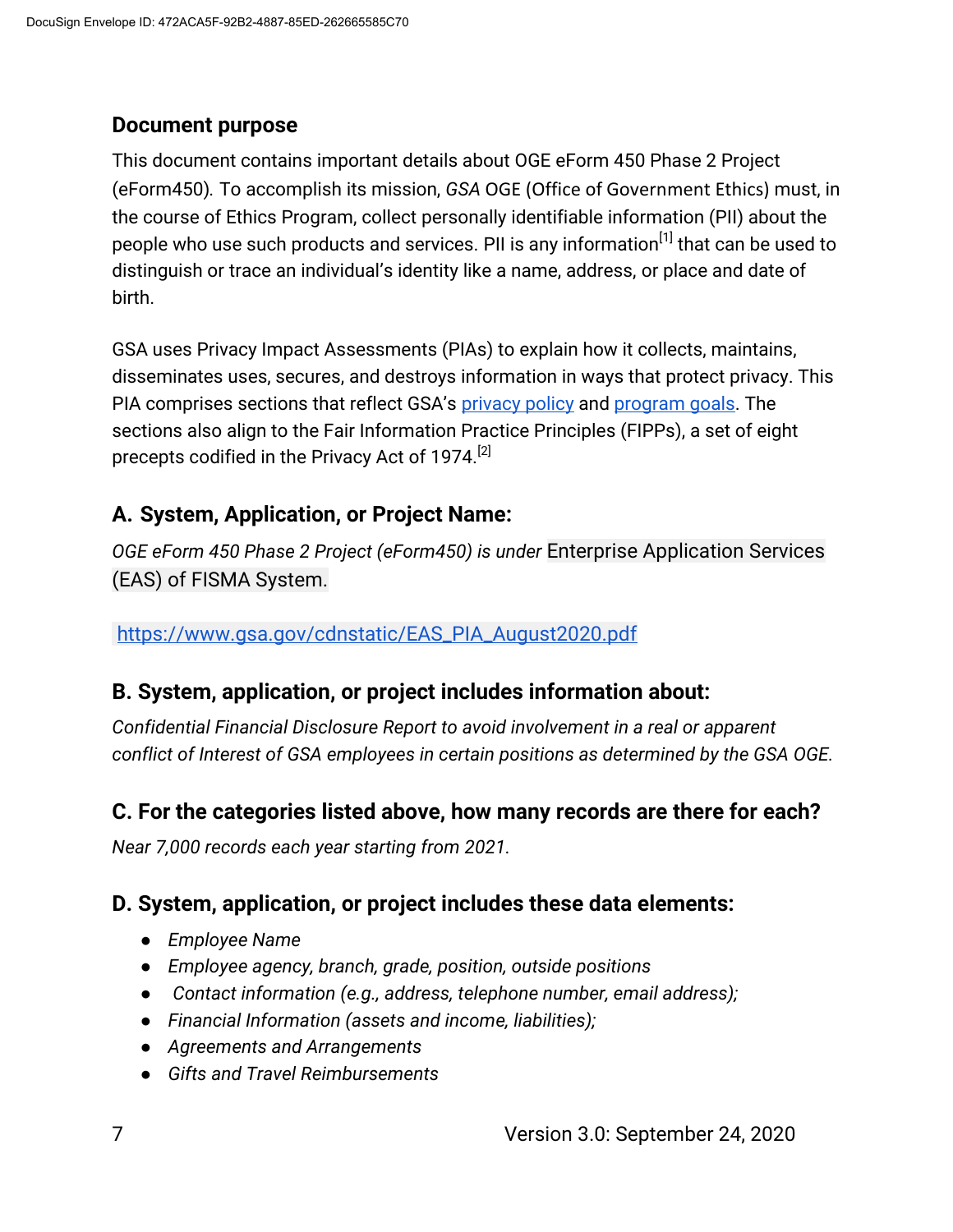## **Overview**

*The OGE (Office of Government Ethics) needs to allow designated government employees (Annual & New Entrant) to electronically file their OGE Form 450 reports as well as allow OGE attorneys to electronically review and certify the reports. OGE Form 450 reports are required to be stored in GSA record manager EDMS.*

*The OGE eForm 450 Phase 2 System is a new web application that supports the employees to file the form 450 online and manage the life cycle of the Form 450 workflow.* 

*Integration: The OGE eForm 450 Phase 2 system will integrate with EDMS as a consumer and has no dependency on the DSS (Digital Signature Solution) system.*

#### *The following types of PII will be corrected:*

- *Employee name, agency, branch, grade, position, outside positions*
- *Contact information (e.g., address, telephone number, email address);*
- *Financial Information (assets and income, liabilities);*
- *Agreements and Arrangements*
- *Gifts and Travel Reimbursements*

#### *PII Data Storage:*

*PII data collected by the system will be managed and stored in an encrypted MySQL database that is managed by the GSA DMT team. Records of 450 reports with PII information will also be stored in the GSA EDMS repository that is encrypted.* 

#### *PII Data End to End Life Cycle:*

*GSA employees will need to login to the OGE eForm 450 system using standard GSA SSO or MFA authentication. An employee (filer of Form 450 report) will enter Form 450 information that includes PII through the web site and submit the report to Admin Support and Review Attorney to review and certify. The intermediate data and final records will be saved to the eForm 450 application database as well as GSA record management system EDMS. The eForm 450 database and the EDMS are encrypted and only authorized administrators can have access to the data. All records will be preserved for a minimum of 7 years unless a specific request is received from the GSA OGC office to purge the record.*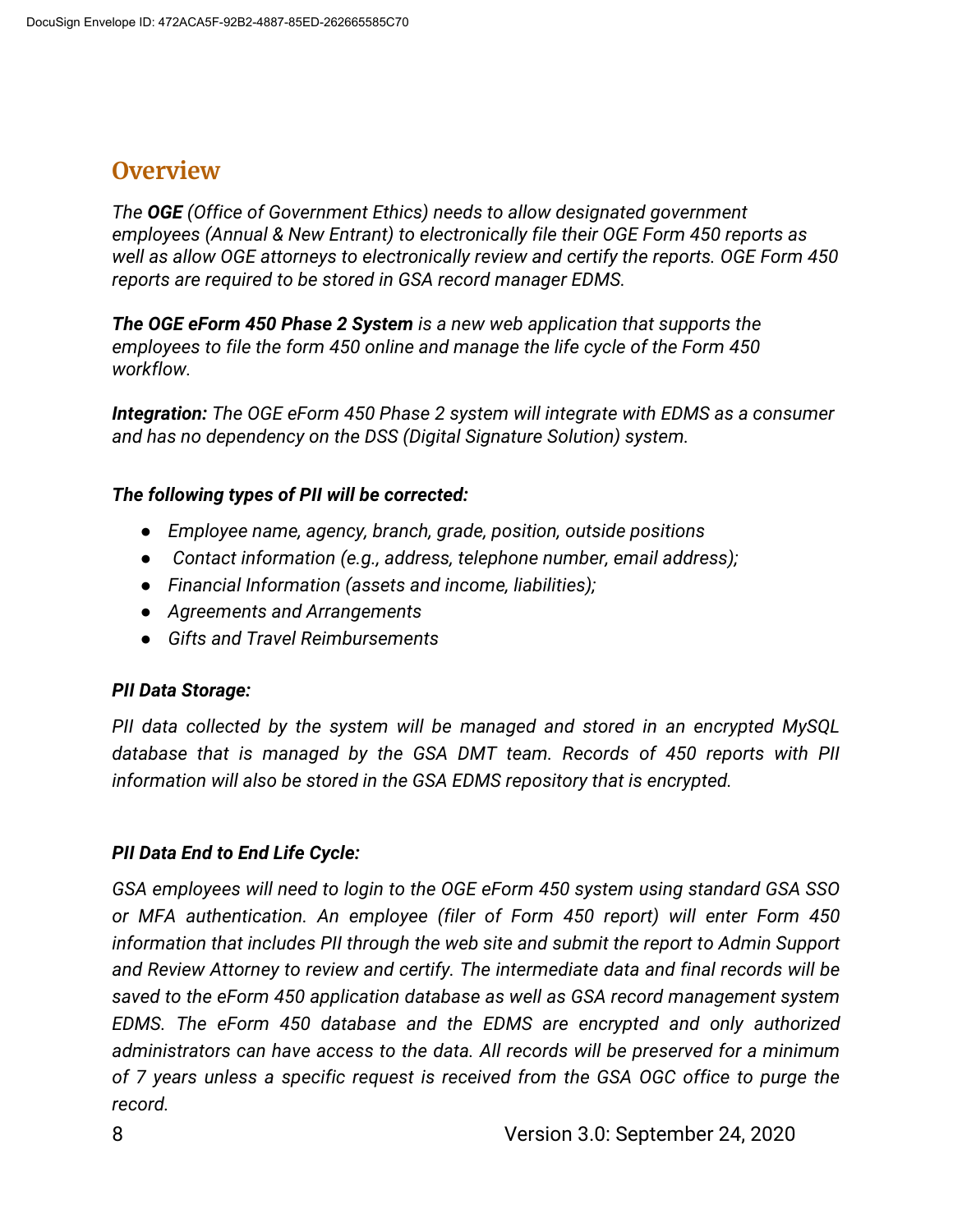*The Admin Supports and Review Attorneys can view the reports by logging to the OGE eForm 450 system using standard GSA SSO or MFA authentication. After the reports are certified, the final records can no longer be modified and will be saved to the eForm 450 application database as well as GSA record management system EDMS.*

## **SECTION 1.0 PURPOSE OF COLLECTION**

*GSA states its purpose and legal authority before collecting PII.*

#### **1.1 What legal authority and/or agreements allow GSA to collect, maintain, use, or disseminate the information?**

*Executive branch agencies are required to submit an annual report to the United States Office of Government Ethics (OGE) concerning certain aspects of their ethics programs (Section 402(e)(1) of the Ethics in Government Act of 1978, as amended).*

*The GSA OGE (Office of Government Ethics) required designated government employees (Annual & New Entrant) to electronically file their OGE Form 450 reports based on the positions of the employees.*

*GSA relies on OGE SORN [OGE/GOVT-2](https://www.federalregister.gov/documents/2019/09/09/2019-19373/privacy-act-of-1974-systems-of-records) Executive Branch Confidential Financial Disclosure Reports for Privacy Act converge of this collection. SORN history: 84 FR 47301 (9/9/2019)*

## **1.2 Is the information searchable by a personal identifier, for example a name or Social Security Number? If so, what System of Records Notice(s) apply/applies to the information?**

*OGE eForm 450 system will not provide search capability by user interface to any users of the system when it goes live on October 1, 2020. Only the Database Administrator of GSA MySQL team or system administrators of the system with special privilege can access the data using database interfaces. The administrator of EDMS or MySQL team will technically be able to search records if they choose to. OGE is no exception. GSA EDMS will store records of historical Form 450 reports in its encrypted and secured repository. Only people granted special privileges can view the records. GSA OGC Office must submit an official request to both OGC and EDMS teams to add a new personnel who will have access to the OGE 450 records on the EDMS.* 

## **1.3 Has an Information Collection Request (ICR) been submitted to or approved by the Office of Management and Budget (OMB)? If yes, provide the relevant names, OMB control numbers, and expiration dates.**

9 Version 3.0: September 24, 2020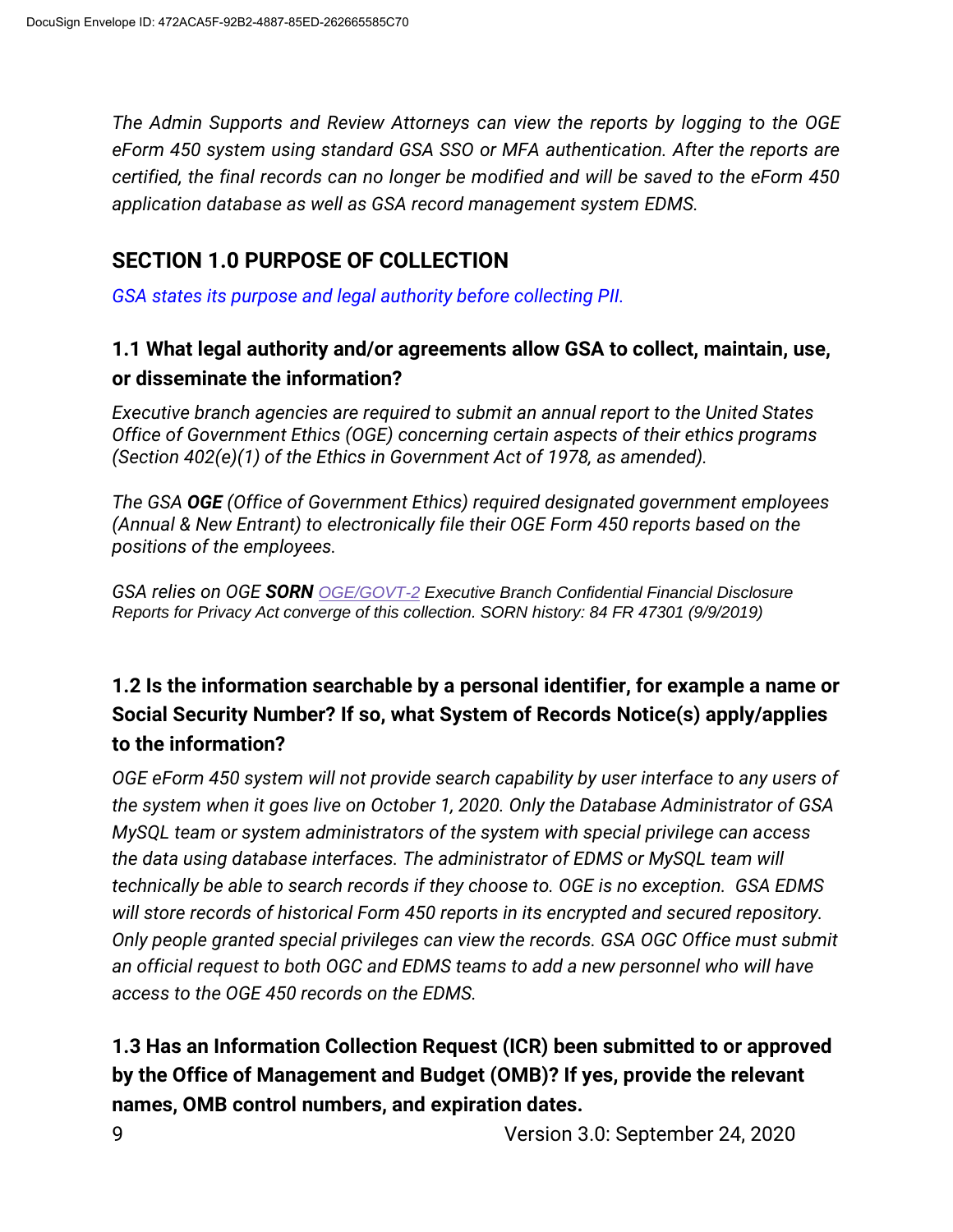*The paper Form 450 was approved under OMB No. 3209-0006.*

*There is an existing OGE eForm 450 Phase I project that has been in production since December 2019. The OGE eForm 450 Phase 2 project under development intended to be a replacement of the existing system. Both systems collect identical data for the GSA OGE as a paper Form 450.*

## **1.4 Has a records retention schedule been approved by the National Archives and Records Administration (NARA)? Explain how long and for what reason the information is retained.**

*GSA OGE required the records to be preserved for seven years minimum. No records retention schedule approved by NARA.*

## **SECTION 2.0 OPENNESS AND TRANSPARENCY**

*GSA is open and transparent. It notifies individuals of the PII it collects, maintains, uses or disseminates as well as how it protects and shares it. It provides straightforward ways for individuals to learn how GSA handles PII.*

#### **2.1 Will individuals be given notice before the collection, maintenance, use or dissemination of personal information about themselves? If not, please explain.**

*The system displays the below "Privacy Act Statement" to the filer before the filer starts Form 450 filing.*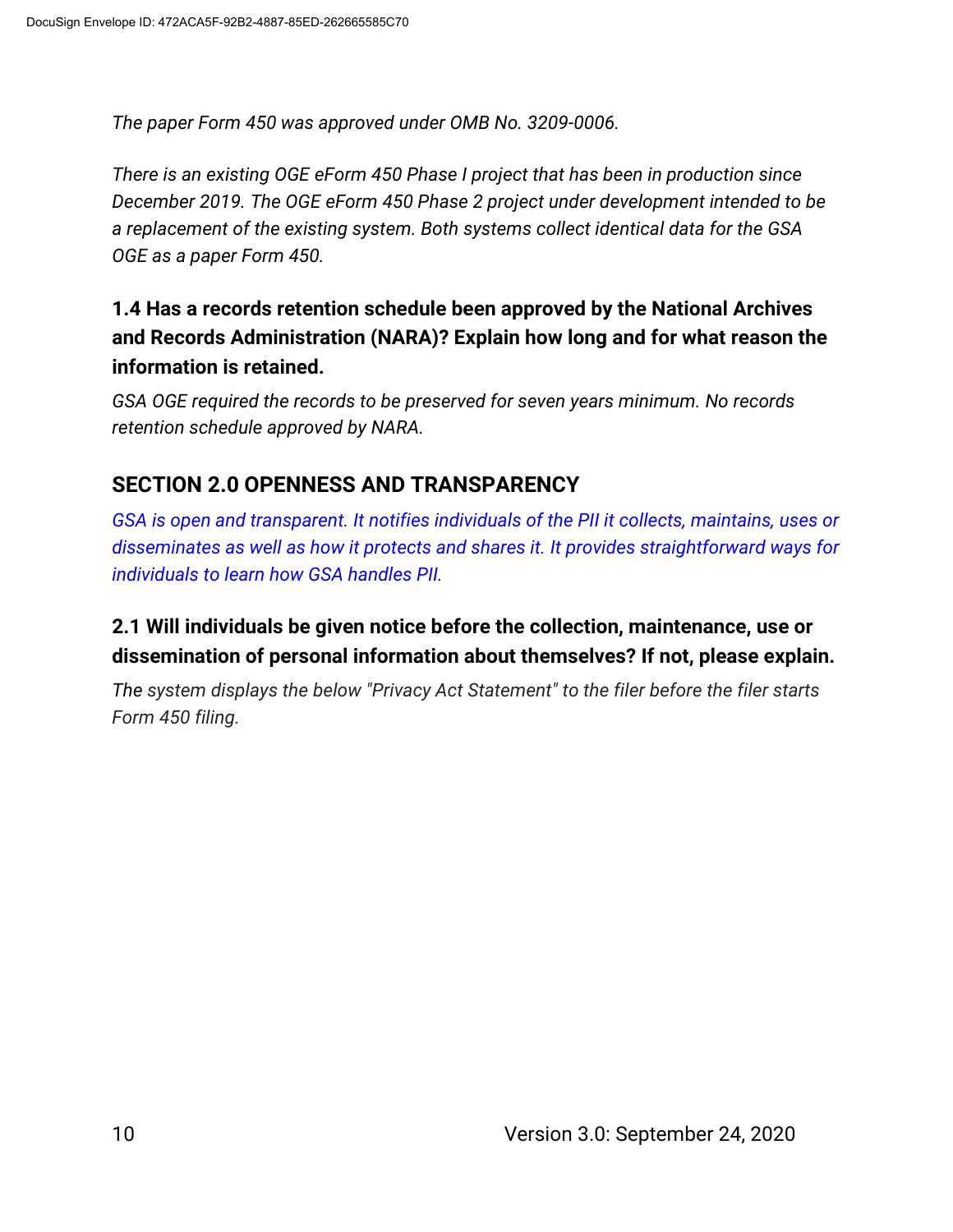

#### **SECTION 3.0 DATA MINIMIZATION**

*GSA limits PII collection only to what is needed to accomplish the stated purpose for its collection. GSA keeps PII only as long as needed to fulfill that purpose.*

## **3.1 Why is the collection and use of the PII necessary to the system, application, or project?**

*Executive branch agencies are required to submit an annual report to the United States Office of Government Ethics (OGE) concerning certain aspects of their ethics programs (Section 402(e)(1) of the Ethics in Government Act of 1978, as amended).*

*The GSA OGE (Office of Government Ethics) required designated government employees (Annual & New Entrant) to electronically file their OGE Form 450 reports based on the positions of the employees.*

11 Version 3.0: September 24, 2020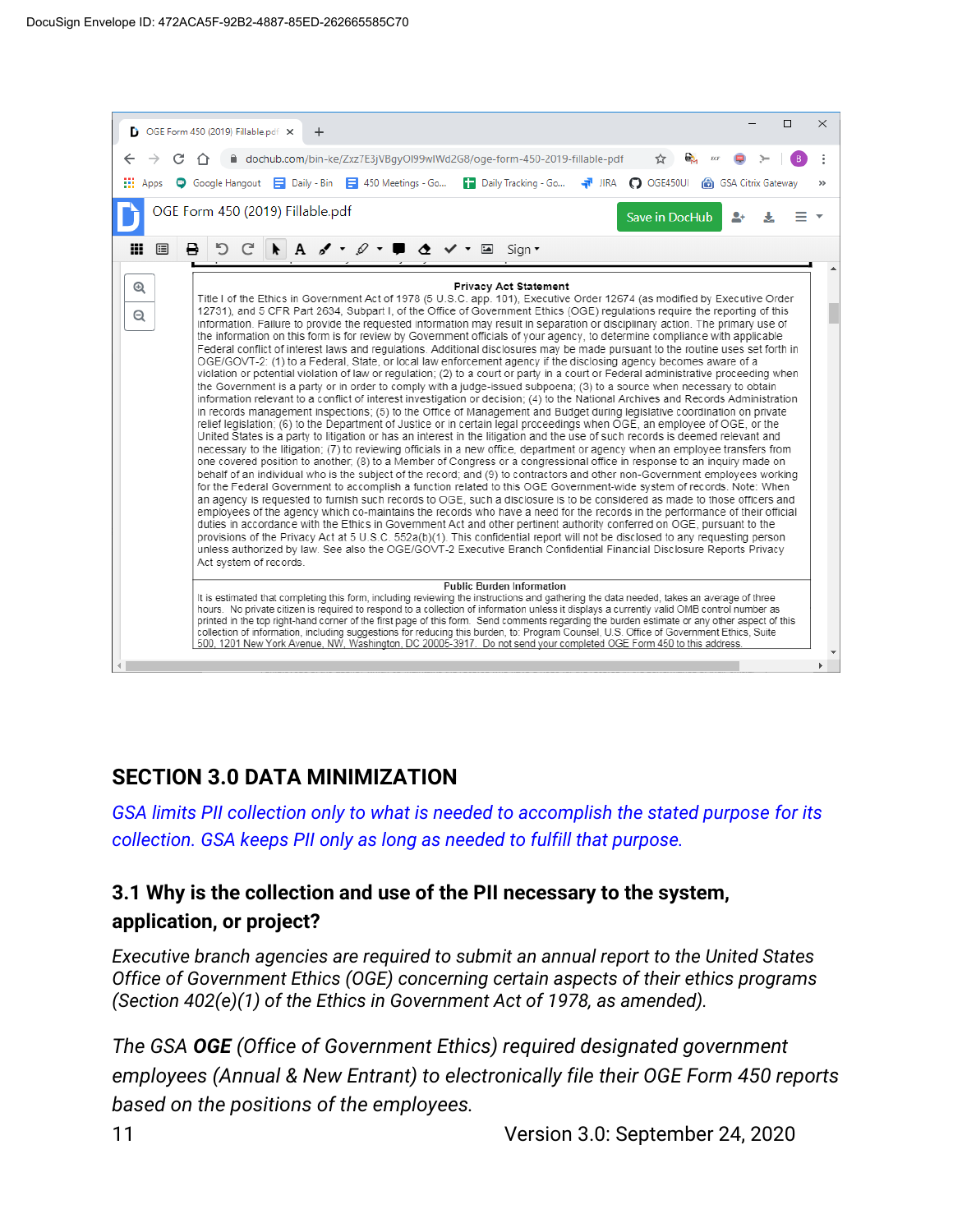*Prior to 2019, employees had submitted paper Form 450. There is an existing OGE eForm 450 Phase I project that has been in production since December 2019 to collect the Form 450 information in electronic format. The OGE eForm 450 Phase 2 project under development intended to be a replacement of the existing system. Both systems collect identical data for the GSA OGE according to OMB No. 3209-0006.*

## **3.2 Will the system, application, or project create or aggregate new data about the individual? If so, how will this data be maintained and used?**

*No aggregated new data for an individual will be created by the system.*

## **3.3 What protections exist to protect the consolidated data and prevent unauthorized access?**

*The system will keep the Form 450 reports for each year without consolidation.*

#### **3.4 Will the system monitor the public, GSA employees, or contractors?**

*The system will not locate or monitor an individual.*

#### **3.5 What kinds of report(s) can be produced on individuals?**

*The system will not generate a report for an individual.* 

## **3.6 Will the data included in any report(s) be de-identified? If so, what process(es) will be used to aggregate or de-identify the data?**

*The system will not use any PII data for any reports generated by the system.*

## **SECTION 4.0 LIMITS ON USING AND SHARING INFORMATION**

*GSA publishes a notice about how it plans to use and share any PII it collects. GSA only shares PII in ways that are compatible with the notice or as stated in the Privacy Act.*

## **4.1 Is the information in the system, application, or project limited to only the information that is needed to carry out the purpose of the collection?**

*The system only collects data needed for the Form 450. No other data will be collected.*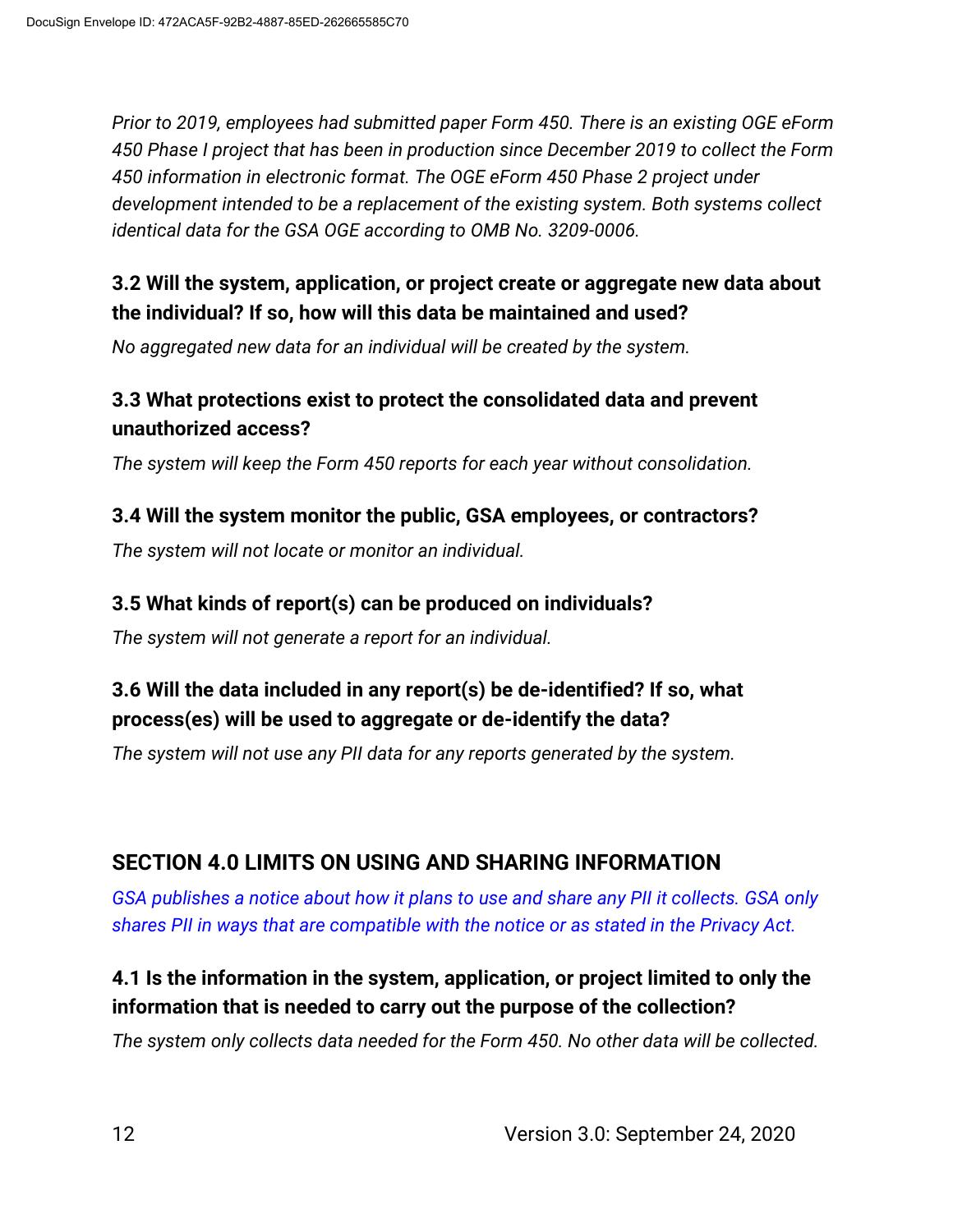## **4.2 Will GSA share any of the information with other individuals, federal and/or state agencies, or private-sector organizations? If so, how will GSA share the information?**

*Only GSA OGE and approved GSA employees will have access to the system. The system will not share data with any other parties including other individuals, federal or state agencies or private organizations.*

#### **4.3 Is the information collected directly from the individual or is it taken from another source? If so, what is the other source(s)?**

*The system collects the data from the individual directly only.*

#### **4.4 Will the system, application, or project interact with other systems, applications, or projects, either within or outside of GSA? If so, who and how? Is a formal agreement(s) in place?**

*The system will integrate with GSA EDMS which is the GSA record manager. The system will store or retrieve documents from EDMS using the https protocol. Once the reports submitted by the individual has been approved by the review attorney, a copy of the report in PDF format along with any attachment will be sent and stored in the GSA EDMS repository by invoking rest APIs provided by the EDMS. The interaction between the system and the EDMS is under the established rules for GSA record management. There is no specific MOU between the project and the EDMS.*

*No data is shared externally by the system.*

## **SECTION 5.0 DATA QUALITY AND INTEGRITY**

*GSA makes reasonable efforts to ensure that all PII it maintains is accurate, relevant, timely, and complete.*

#### **5.1 How will the information collected, maintained, used, or disseminated be verified for accuracy and completeness?**

*The system collects the data from the individual directly only. The filer will fill up the Form 450 information on the system. All submitted data will be reviewed by Administration Support and the review attorneys to ensure that the data is complete and meet the standard of OGE Form 450.*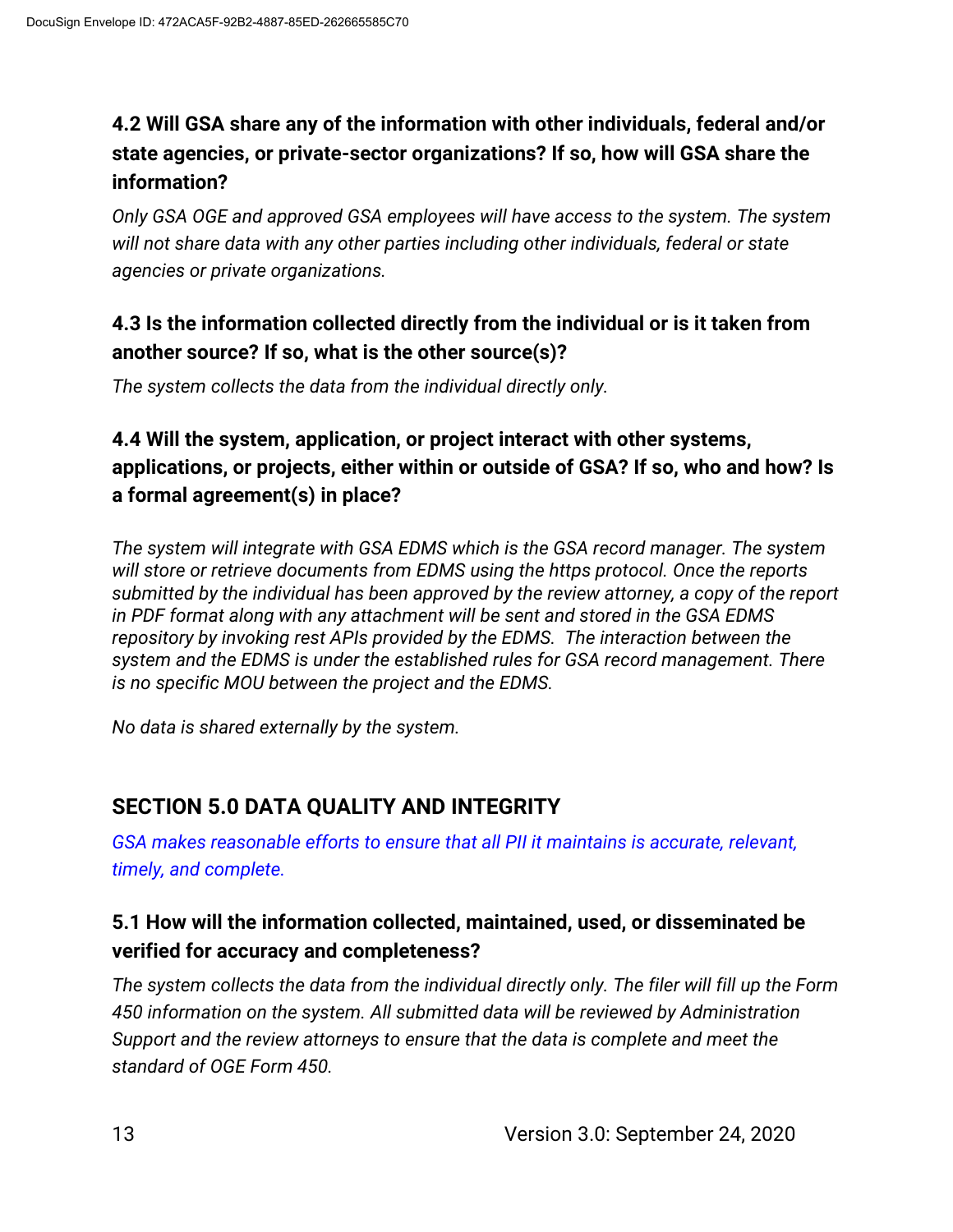## **SECTION 6.0 SECURITY**

*GSA protects PII from loss, unauthorized access or use, destruction, modification, or unintended or inappropriate disclosure.*

#### **6.1 Who or what will have access to the data in the system, application, or project? What is the authorization process to gain access?**

*Only GSA employees approved by GSA OGE can access the system using SSO or MFA security protocol for authentication. There are three types of users to the system: Filer, Admin Support and Review Attorney. The users will be maintained and provided by the GSA OGE to the System Administrators.*

*Filer individual can login to the system to file the form 450 report and submit the report for review. The individual can only access and view only own Form 450 report.*

*Admin Support individuals can login to the system and view the submitted reports from the filers under the regions of the Admin Support individuals. Admin Support individuals can assign the report to a review attorney for review. Admin Support individual cannot access or view submitted reports from the filers outside the regions of the Admin Support.*

*Review attorney individuals can review and update the submitted reports assigned to them by the Admin Support. Review attorney individuals cannot access reports not assigned to them.*

*The Administrator of the system can have access to all the data in the database of the system.*

#### **6.2 Has GSA completed a System Security Plan (SSP) for the information system(s) or application?**

*The System Security Plan (SSP) has been completed and is currently under review by ISSO. ATO is expected to be granted prior to 12/1/2020.*

**6.3 How will the system or application be secured from a physical, technical, and managerial perspective?**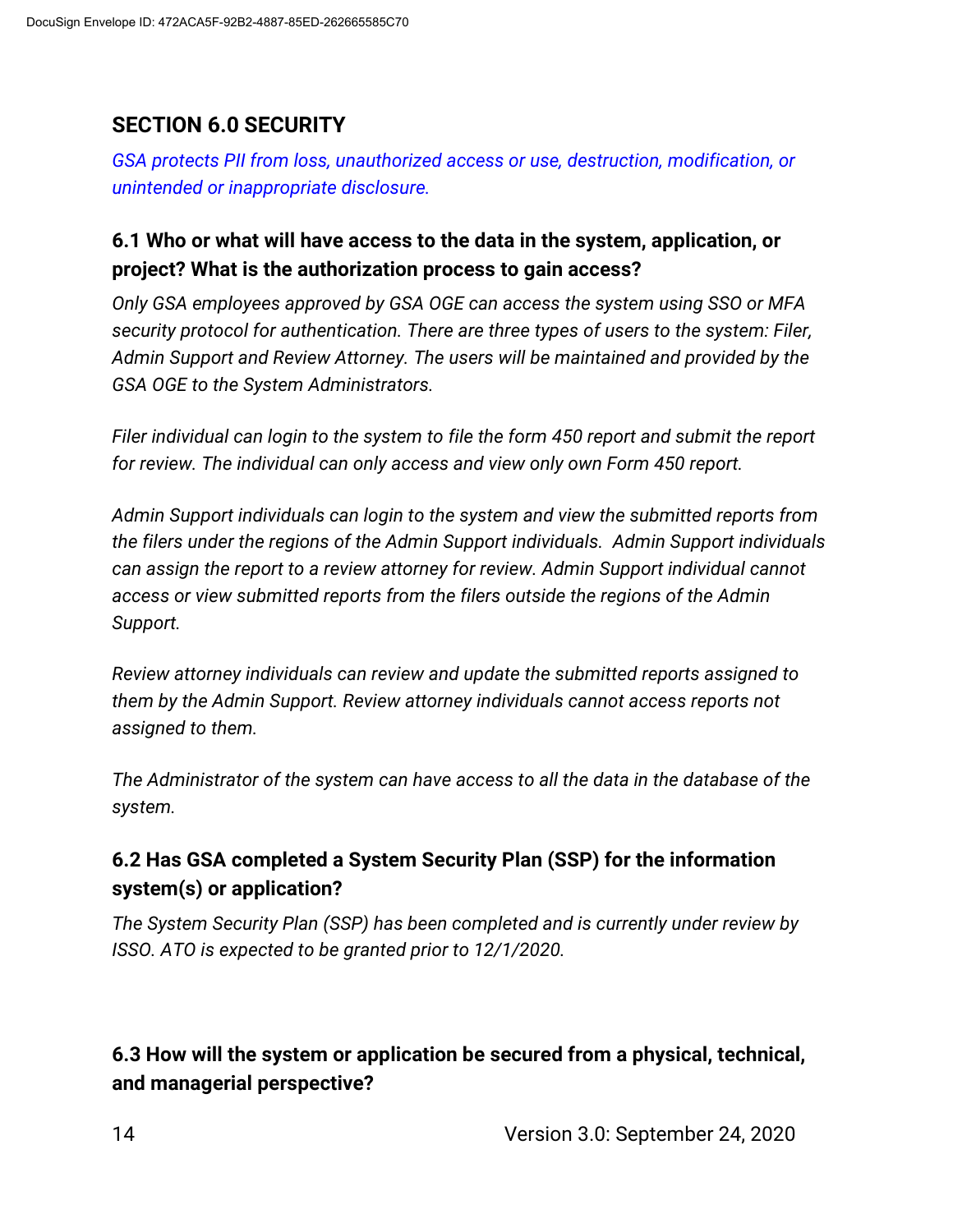*Only GSA employees approved by GSA OGE can access the system using SSO or MFA security protocol for authentication.*

*Collected data will be stored in the encrypted database server that is under the management of the GSA MySQL team that meets the high-level security requirement.*

*Report records will also be stored in the GSA EDMS repository that is an encrypted environment that meets the high level security requirement.* 

## **6.4 Are there mechanisms in place to identify and respond to suspected or confirmed security incidents and breaches of PII? If so, what are they?**

*For any security incident, the issue will be reported to the product owner and the GSA OGE immediately. Problem tracing and remedy will be done with the highest priority that involves any resources or teams necessary.*

*In addition, the staff follows the GSA Incident Response Procedural Guide (CIO IT Security 01-0) to report and respond to any identified security incidents pertaining to PII.*

## **SECTION 7.0 INDIVIDUAL PARTICIPATION**

*GSA provides individuals the ability to access their PII and to correct or amend it if it is inaccurate. If GSA exempts a system or program from access, amendment and other provisions of the Privacy Act, it notifies the public of that exemption.*

## **7.1 What opportunities do individuals have to consent or decline to provide information? Can they opt-in or opt-out? If there are no opportunities to consent, decline, opt in, or opt out, please explain.**

*The duties and responsibilities of the employee position require the employee to file the Confidential Financial Disclosure Report to avoid involvement in a real or apparent conflict of interest. The purpose of Form 450 report is to assist employees and their agencies in avoiding conflicts between official duties and private financial interests or affiliations. The information will only be used for legitimate purposes, and will not be disclosed to any requesting person unless authorized by law.*

*The system will display "Privacy Act Statement" to the filer before the filer starts Form 450 filing. Only GSA employees identified by the GSA OGE are required to fill out the Form*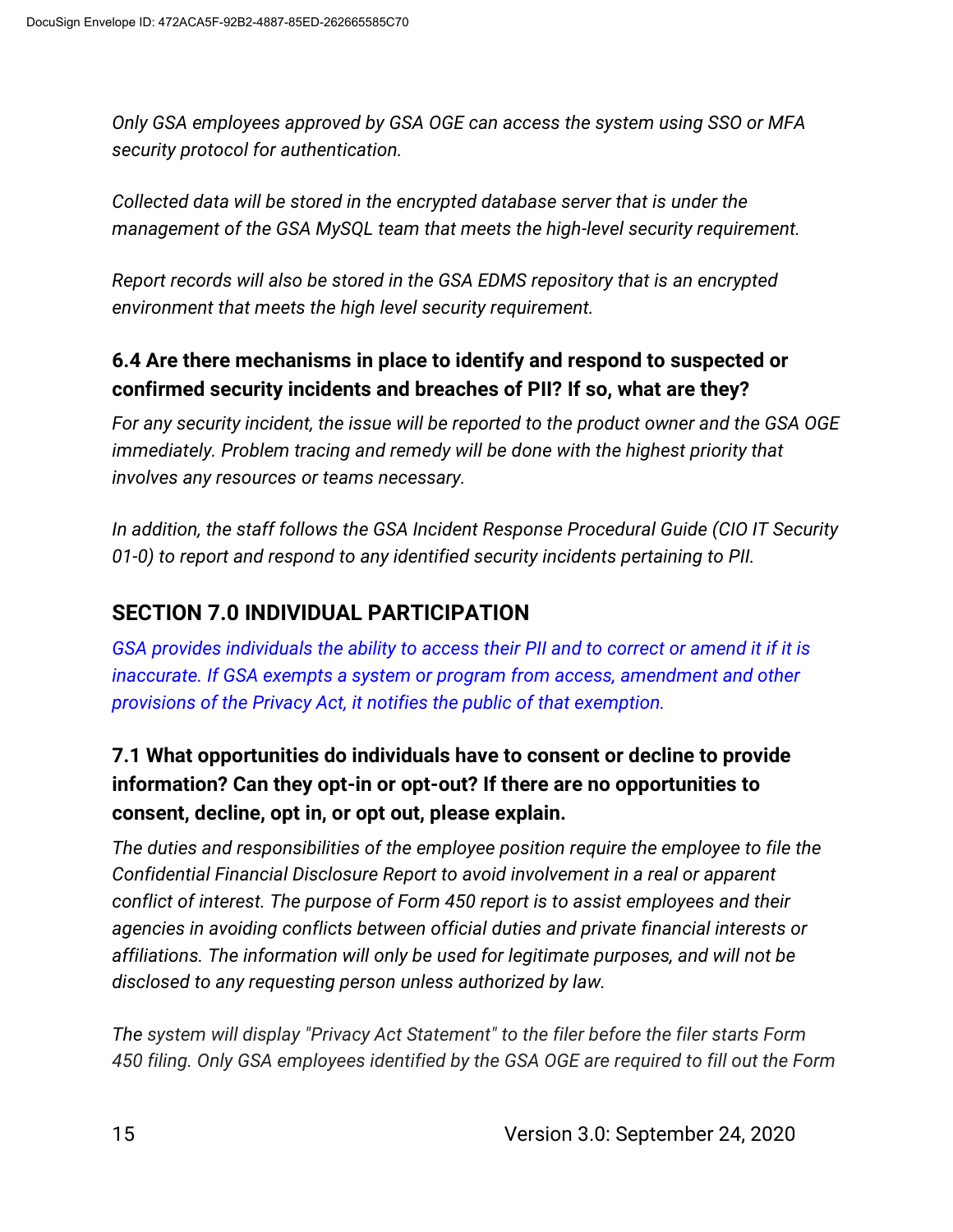*450 on the system. The individual can reach out and discuss with GSA OGE if the person have questions or concerns filing the form.* 

#### **7.2 What procedures allow individuals to access their information?**

*Email notices will be sent to GSA employees identified by the GSA OGE who are required to fill out the Form 450 on the system. The system will display "Privacy Act Statement" to the filer before the filer starts Form 450 filing.*

#### **7.3 Can individuals amend information about themselves? If so, how?**

*After a filer submits the Form 450 through the system, the filer can update or correct the information in the submitted report. Once the report is reviewed and certified by the review attorney, the filer or any other individuals will no longer be able to change any information of the report. The filer will need to contact the Admin Support of GSA OGE to address any issues.*

#### **SECTION 8.0 AWARENESS AND TRAINING**

*GSA trains its personnel to handle and protect PII properly.*

#### **8.1 Describe what privacy training is provided to users, either generally or specifically relevant to the system, application, or project.**

*All GSA users must take security privacy and awareness training as well as role-based privacy training on an annual basis.*

## **SECTION 9.0 ACCOUNTABILITY AND AUDITING**

*GSA's Privacy Program is designed to make the agency accountable for complying with the Fair Information Practice Principles. GSA regularly checks that it is meeting the requirements and takes appropriate action if it is not.*

#### **9.1 How does the system owner ensure that the information is used only according to the stated practices in this PIA?**

*The system has auditing logging that will record any data changes made to a record If not the individual. The audit logging will be permanently preserved by the system. Individual users can access the system based on the roles. The system owner will be able to audit*